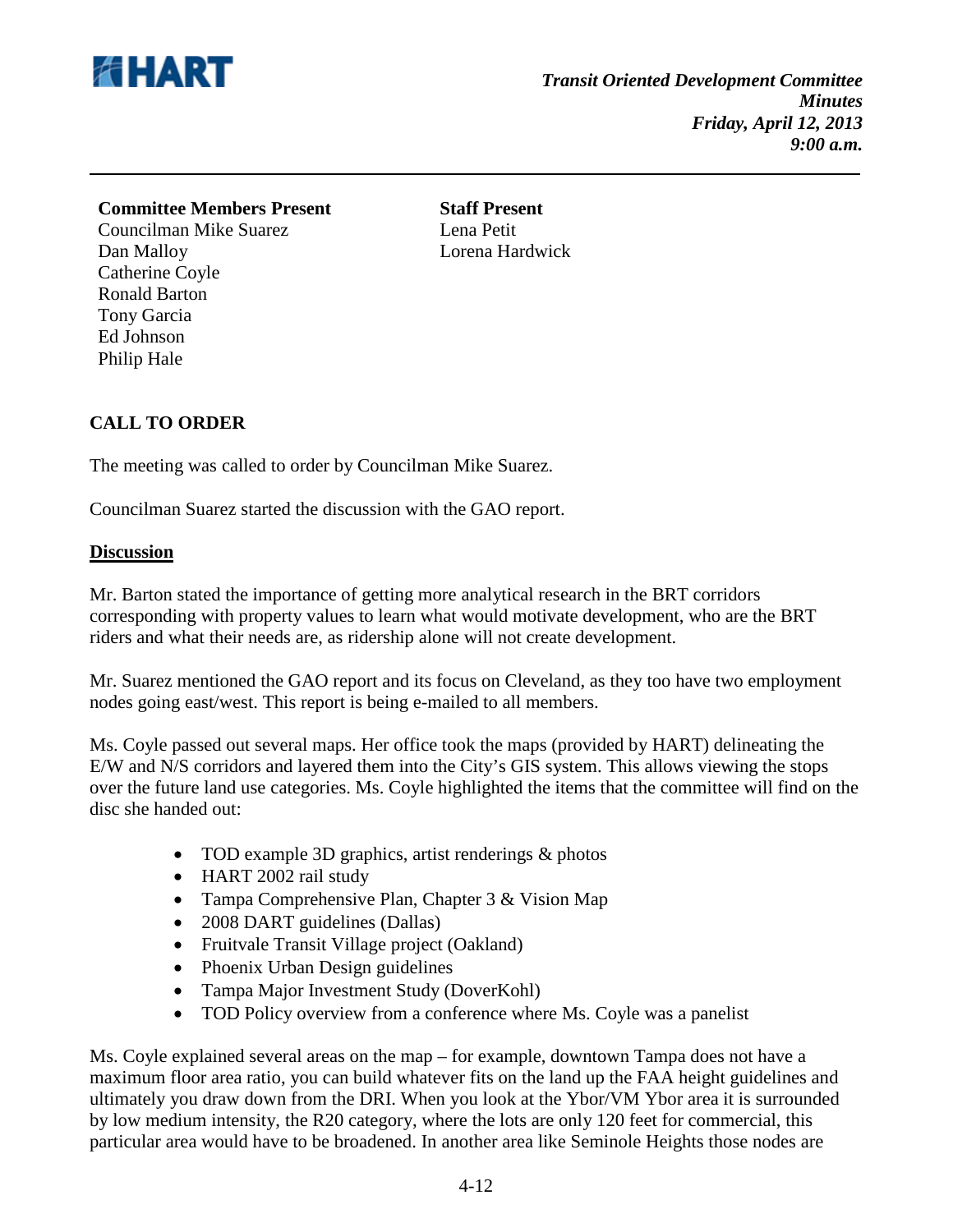

built out significantly and it broadens that category as the parcels are much larger increasing development potential. Seminole Heights could get the mix used development that the committee is talking about, increasing walkability and creating destinations.

Discussion took place on the importance of connecting residential areas to one another, then looking at the commercial aspects and connecting those with the airport.

Mr. Johnson spoke of the importance of residential development along the BRT corridor; he believes this will drive business development.

Mr. Suarez noted that the focus at this time should be the developing E/W route as it offers developers a clean look at potential projects.

Mr. Garcia asked the questions: how many people can we move, how quickly can we move them, how many opportunities exist along the designated route for economic development? These answers will maximize stops, since there are fewer stops in a BRT system. Since the E/W route is four miles the stops/destinations have to be very well thought out.

Mr. Malloy pondered if we accept the premise that residential will bring business; then what are the incentives for people that work downtown to find residences elsewhere? When will Downtown reach a growth limit?

Ms. Coyle responded that you institute minimum mandates to build in the transit targeted area. Although there may be a surplus of housing downtown, some people may not be able to afford it. Therefore a mandate for inclusionary zoning for affordable housing can be instated.

Mr. Johnson added, create options, since you only have one option downtown (condo living). Mr. Malloy and Ms. Coyle both agreed that looking at these transportation nodes as they develop to target different kind of housing options such as townhomes or small scale condos, three stories high maximum.

Mr. Suarez circled back to the concept of whether residential will bring in development or whether an existing commercial corridor will bring in residential development. Mr. Malloy pointed out that commercial will look at the residential footprint, if a grocery store is going in it calculates how many roof tops will use their store and whether opening in the area is a good economic decision.

Ms. Coyle added that most commercial development will also look at household incomes and unfortunately the areas north of downtown have suffered from decades of blight and are still suffering from the recession as they were the hardest hit. Although some areas have bounced back there is still a perception issue.

Mr. Barton reiterated the importance of knowing and understanding the land value. Ms. Coyle assured the committee she would overlay that data on the maps she will be providing.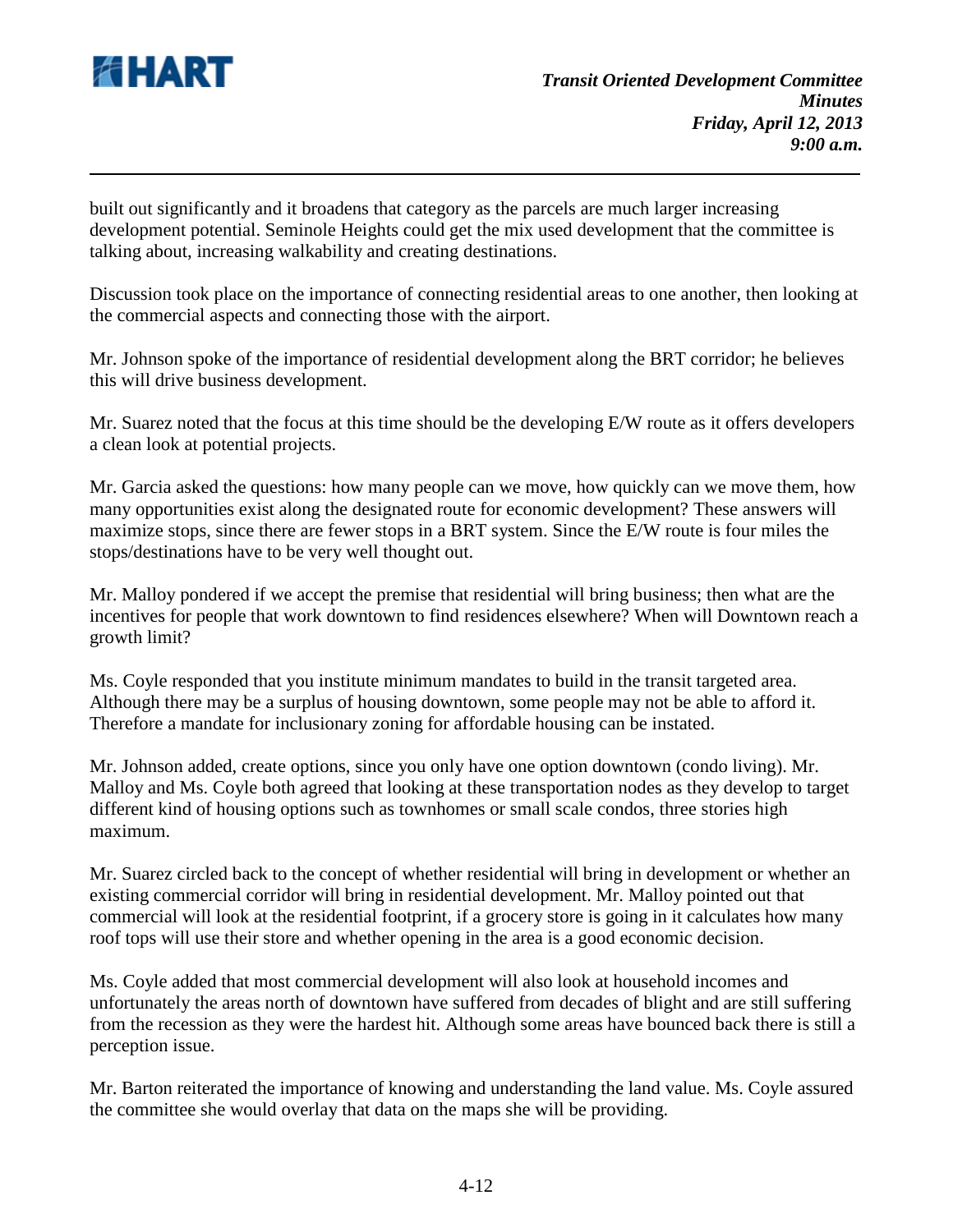

Mr. Suarez asked what part does transit play in the equation. If we are asking developments to have certain numbers of parking spaces, and if transit options are nearby then what does that do to those guidelines?

Mr. Malloy brought up the Oaks of Riverview, and wondered if that is a model for the type of development the committee is discussing. The incentive for that development was low land cost, which Ms. Coyle pointed out is what you have in Seminole Heights. Mr. Malloy reminded everyone that a number of those units were affordable housing units. He suggested putting together a tract of land with similar guidelines in the Seminole Heights area to attract commercial development.

Ms. Coyle shared that her office modeled an area in Seminole Heights similar to Mr. Malloy's example. She pointed to stop #17/18 on the map. The area is a paved lot of 2.1 acres; the 3D model created was for 27 housing units, 20/30K Sq., Ft. of office space, three stories and a parking lot. No restrictions other than basic design requirements and permitting. There is another 3.5 acres of commercial mixed use potential. Issues are lack of marketing, developers, business owners are unaware these lots are available. She suggested doing a vacant land study or underutilized land study.

Mr. Johnson credited the development that they have in East Tampa to Mayor Iorio's dedication to talk about East Tampa and its opportunities. Marketing the community is the key.

Ms. Coyle responded to some of Mr. Suarez's comments about creating incentives by stating that once the comp plan, land use, TOD standards and development codes are updated these lands can be set up so that all that is needed is permitting. The hurdle is figuring out why certain lands have not been targeted for development, for example, downtown Tampa, there are all these boarded up buildings in what should be prime corridors, so it is challenging to decipher outside of not having a transit system why else are these properties siting vacant.

Mr. Barton noted that some of the issues are risk, supply and demand; also the placement of inappropriate and or disadvantaged regulations over time will hinder development. Money is not flowing today and the price points have been squeezed in residential you are either on the high end or have been forced to drop prices very low and if there is no current development that means the market is telling you something.

Mr. Malloy pointed out that the development potential which is perceived by the owner of the property is greater than the economic potential. You have a package that is not valued at what the owner thinks it is. Both Mr. Johnson and Mr. Malloy agree that regulations stop development, restrictions that are not consistent hinder the process. Mr. Suarez added that City Council over the years has made exceptions or added restrictions to some developments that make it inconsistent with codes and create issues for new businesses as the regulations are always in flux. Example: businesses forced to add fake windows and fake doors added to facades to adhere to a code.

Mr. Garcia turned back to BRT; he does not believe that BRT in itself will drive development. There needs to be a phased approach, you have to be able to convince people that BRT is different from the current bus system. What incentives do people have to ride it? Once you can increase ridership numbers then you have an incentive for developers to come in.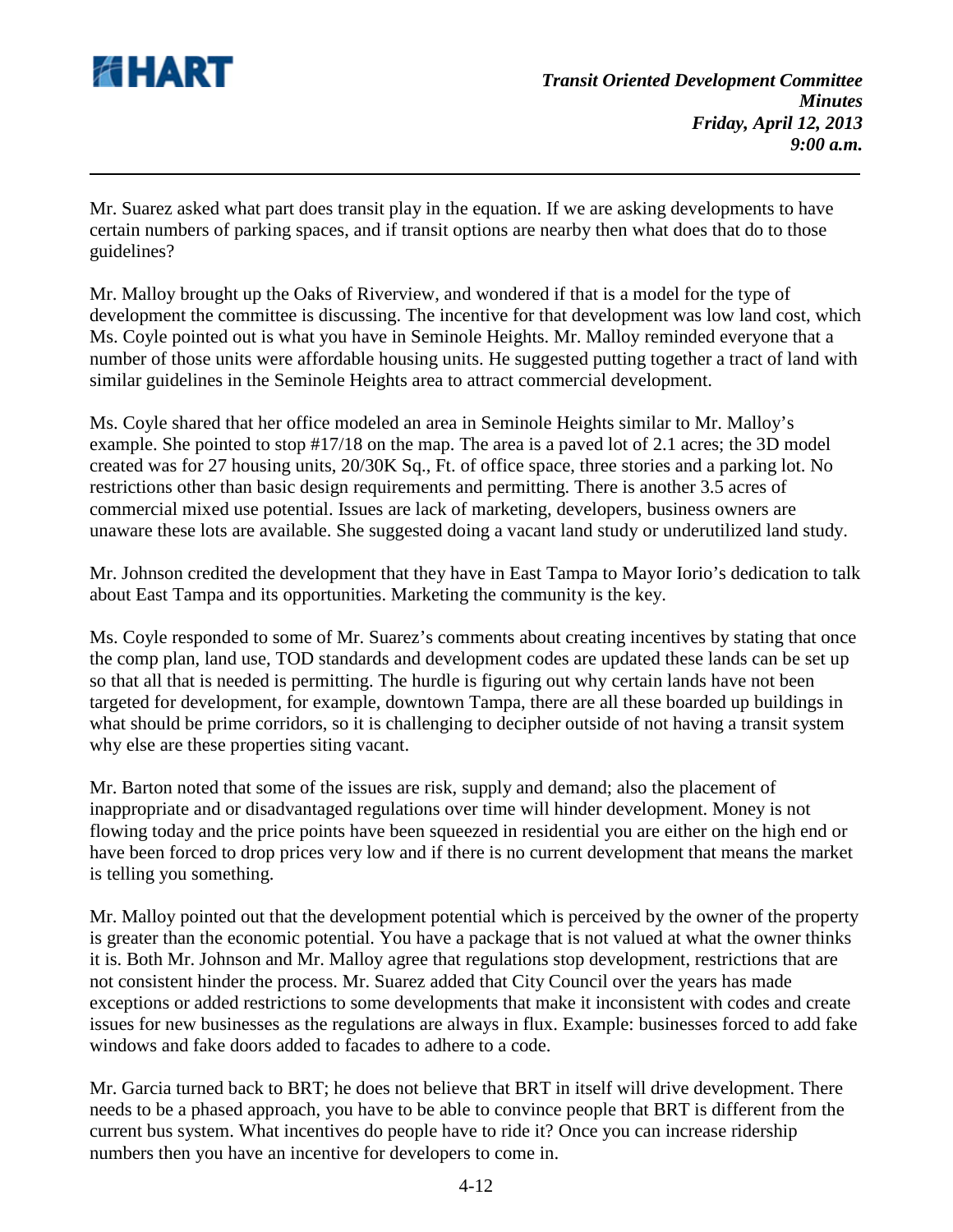

Mr. Suarez asked that everyone look through the GAO report in preparation for next month's meeting and suggested that a conference call be set up with Cleveland to understand how they made it work.

Ms. Coyle will set up a web page for the TOD for all to access.

Mr. Johnson suggested that the marketing piece really needs focus. Mr. Suarez asked that he send us the information on how they marketed East Tampa.

Mr. Malloy suggested we invite a small scale development firm or person to come speak (Alan Johnson).

Mr. Hale presented the CI overview to get funding on the E/W corridor. They are chasing 25-27 million dollars.

## **ADJOURNMENT**

The meeting adjourned at 11 a.m.